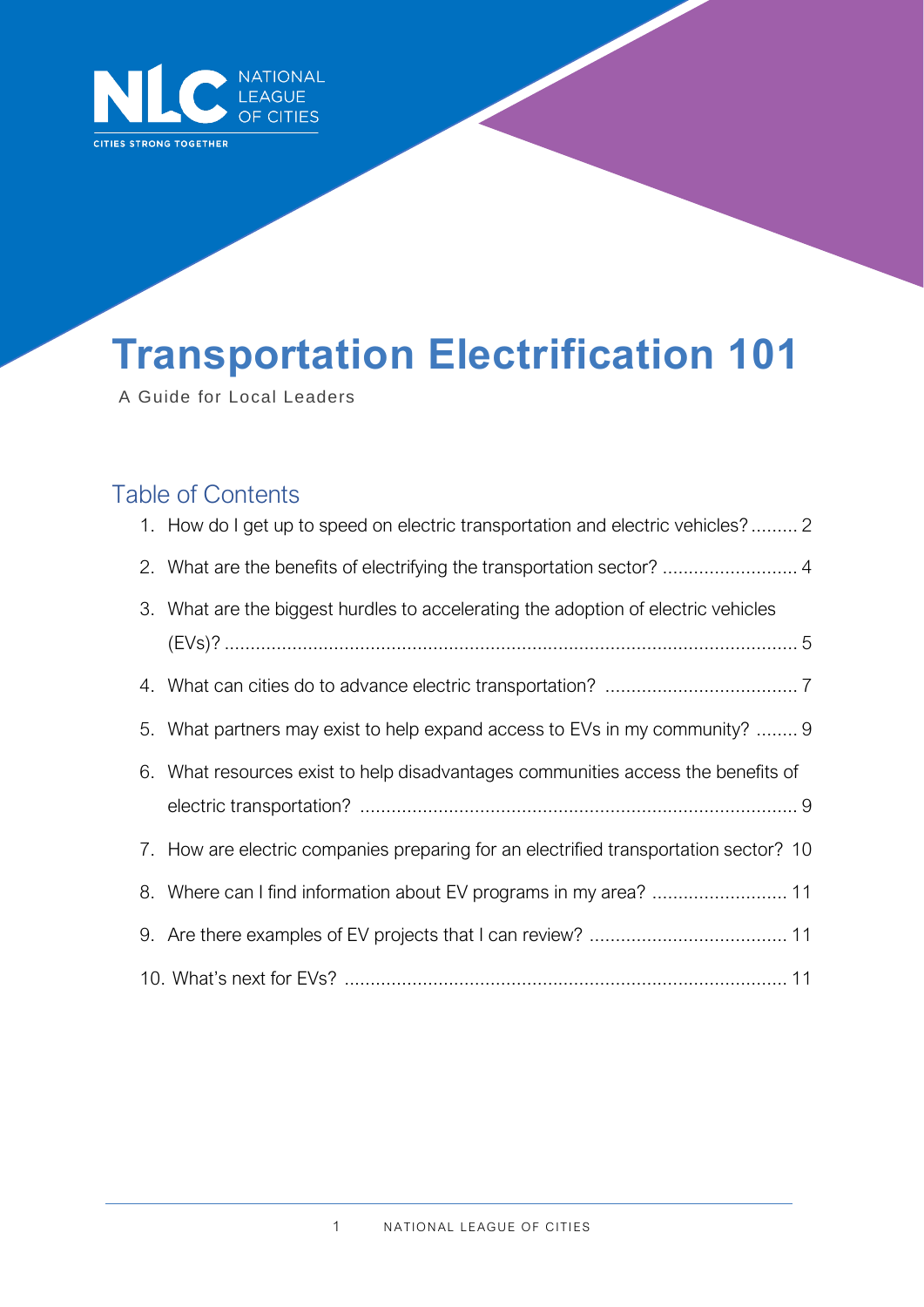

## 1. How do I get up to speed on electric transportation and electric vehicles?

To better understand the world of electric transportation, these are some helpful vocabulary words to know:

| TERM                  | <b>DEFINITION</b>                                                                                                                                      |
|-----------------------|--------------------------------------------------------------------------------------------------------------------------------------------------------|
| Charging              | The charging station (also known as Electric Vehicle Supply Equipment or<br>"EVSE") and the supporting electric delivery system that connects electric |
| Infrastructure        | vehicles to the energy grid.                                                                                                                           |
|                       | A Level 1 charger is the slowest type of charger and relies on a typical                                                                               |
| Level 1 Charger       | household power outlet. Level 1 chargers come as standard equipment with                                                                               |
|                       | electric vehicles. Level 1 charging is intended for overnight charging and will                                                                        |
|                       | typically add fewer than 5 miles of range per hour.                                                                                                    |
|                       | Level 2 charging stations are the most common type of charging station and                                                                             |
|                       | require a 240-volt outlet, the same as a clothes dryer. Level 2 chargers                                                                               |
| Level 2 Charging      | provide between 3 to 19 kilowatts of power, which translates to between 5                                                                              |
| <b>Station</b>        | and 60 miles of range per hour for a passenger EV. Level 2 charging is also                                                                            |
|                       | intended for overnight charging at home or public charging at locations                                                                                |
|                       | where an EV will be parked for an extended period.                                                                                                     |
|                       | A DC Fast Charging station provides greater than 20 kilowatts of power,                                                                                |
| <b>Direct Current</b> | though typically will provide at least 50 kilowatts. Current DCFC provide up                                                                           |
| Fast Charger          | to 350 kilowatts of power and can add over 100 miles of range in fewer than                                                                            |
| (DCFC)                | 10 minutes. Due to their higher power, DCFC are usually located along                                                                                  |
|                       | major highway corridors to facilitate long range EV travel.                                                                                            |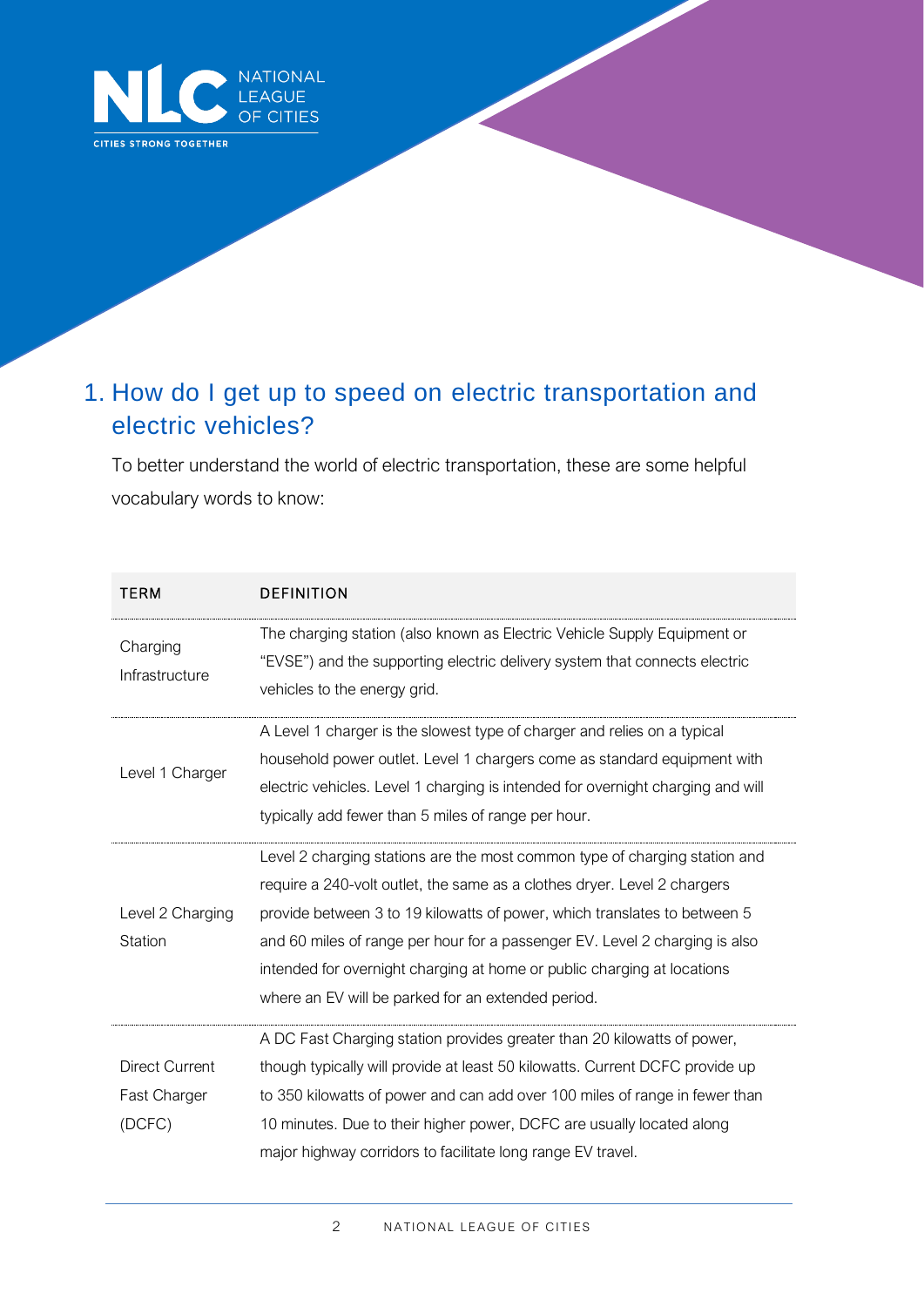

| Electric Vehicle<br>(EV)           | EVs are vehicles that are at least partially powered by electricity. EVs<br>include Battery Electric Vehicles (BEVs) that are powered only by an<br>onboard battery, and Plug-in Hybrid Electric Vehicles (PHEVs) that are<br>powered by an onboard battery that is charged from the energy grid and an<br>internal combustion engine.                                                                                                                                                                                                                                                   |
|------------------------------------|------------------------------------------------------------------------------------------------------------------------------------------------------------------------------------------------------------------------------------------------------------------------------------------------------------------------------------------------------------------------------------------------------------------------------------------------------------------------------------------------------------------------------------------------------------------------------------------|
| <b>Energy Grid</b>                 | A complex and interconnected system that includes power generation,<br>transmission, distribution, and end use.                                                                                                                                                                                                                                                                                                                                                                                                                                                                          |
| Fleet                              | Multiple vehicles that are owned or leased by one entity, company, or<br>government agency.                                                                                                                                                                                                                                                                                                                                                                                                                                                                                              |
| Light-, Medium-,<br>and Heavy-Duty | The three general classifications of vehicles used when describing their<br>weights. Light-duty covers most passenger cars and trucks, while medium-<br>and heavy-duty tends to denote larger commercial trucks and buses. A full<br>breakdown can be found here.                                                                                                                                                                                                                                                                                                                        |
| Managed<br>Charging                | A tool employed by some EV programs to affect customer charging<br>patterns. Managed charging programs utilize price signals and/or<br>technology in the vehicle or the charging equipment to adjust the timing of<br>and rate of charge.                                                                                                                                                                                                                                                                                                                                                |
| Off-Peak<br>Charging               | A type of managed charging program that incentivizes customers to re-<br>charge their vehicles when electricity demand is low (e.g., overnight).                                                                                                                                                                                                                                                                                                                                                                                                                                         |
| Regulatory<br>Structure            | Investor-owned electric companies are regulated at the federal level through<br>legislation and agency actions (e.g., Federal Energy Regulatory<br>Commission, Environmental Protection Agency, Cabinet Departments, etc.),<br>at the state level by Public Utility Commissions, Public Service Commissions,<br>Corporations Commissions, state legislatures and agencies, etc., and at the<br>local level through building codes, city-led environmental initiatives, and<br>more. Electric cooperatives and public power utilities may be exempt from<br>some or all state regulation. |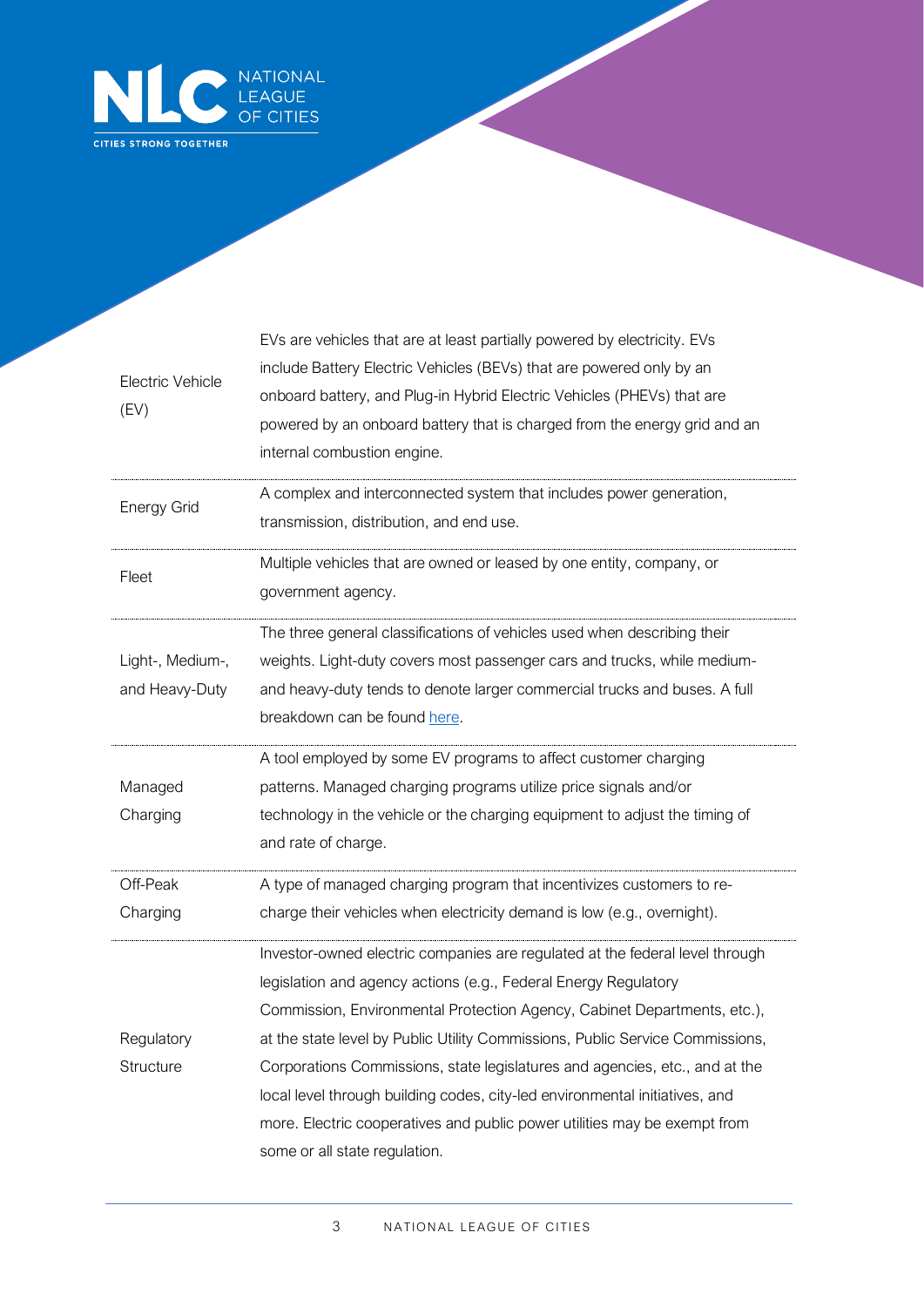

Zero Emission Vehicle (ZEV)

A term used by the 10 states that have adopted California's [ZEV standards,](https://ww2.arb.ca.gov/sites/default/files/2019-10/ca_177_states.pdf) which require automakers to sell an increasing share of ZEVs within the state adopting the standard. ZEVs typically include EVs and hydrogen fuel cell vehicles.

# 2. What are the benefits of electrifying the transportation sector?

The benefits of electrifying the transportation sector can be broken down into three areas: economic, environmental, and equity.

#### Economic

Electric vehicles have lower fuel and maintenance costs than their traditional counterparts. EV drivers spend the equivalent of about \$1.20 per gallon, based on the average residential cost of electricity or about [half the cost of gasoline.](https://www.energy.gov/maps/egallon) Electricity prices are less volatile than gasoline prices, providing more price certainty for individuals, companies, and municipalities.

As U.S. automakers continue to [invest in EV manufacturing,](https://www.atlasevhub.com/weekly_digest/automakers-investing-27-billion-in-domestic-ev-manufacturing/) the continued growth of electric transportation options could increase economic output and generate hundreds of thousands of new jobs, while also saving customers money to use on other goods and services.

Although the purchase price of an EV is somewhat higher than their conventional counterparts; according to *[Consumer Reports,](https://www.consumerreports.org/hybrids-evs/evs-offer-big-savings-over-traditional-gas-powered-cars/)* most EV owners end up paying substantially less in maintenance and operation costs over the lifetime of the vehicle. Competition and a growing domestic supply chain will lower costs over the next decade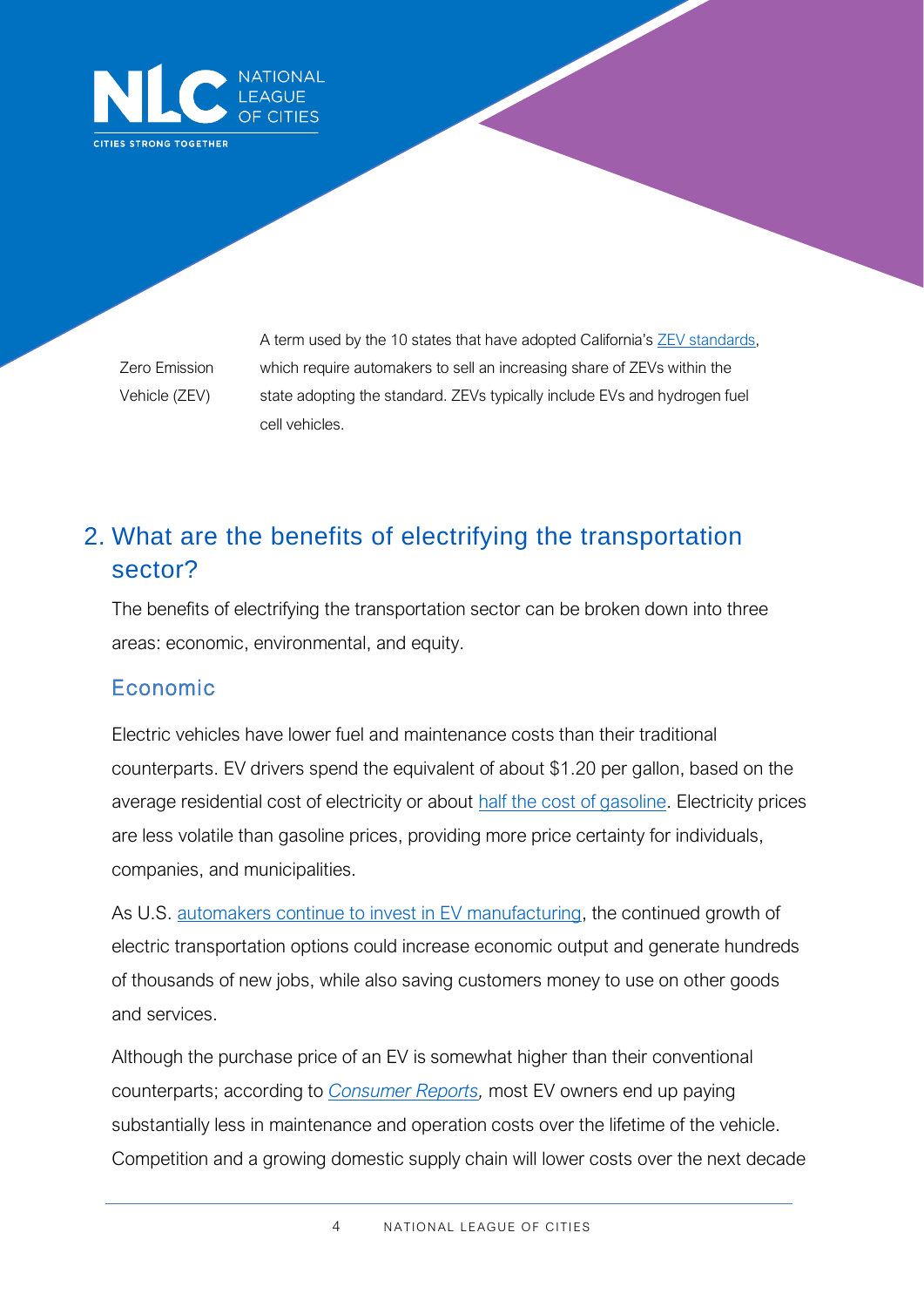

as well, as 50 EV models from multiple manufacturers are available today and nearly 130 models are [expected](https://www.epri.com/research/products/000000003002018113) by 2023. Additionally, current and future federal incentives for acquisition could further reduce the cost of purchasing an electric vehicle.

#### Environmental

With no tailpipe emissions, EVs leverage the benefits from an increasingly clean energy grid. [As of year-end 2020,](https://www.eei.org/issuesandpolicy/electrictransportation/Pages/default.aspx) carbon emissions from the U.S. power sector were 40% below 2005 levels—the lowest level in more than 40 years—and 15% below the transportation sector.

#### **Equity**

Broadly, electrification provides health benefits to all communities, including historically underserved communities, by removing traditional air pollutants and improving local air quality. Further, as electric companies are obliged to serve all customers, they can ensure that communities of all sizes and income levels share in the benefits of electrification. Electric companies currently advance equity through the deployment of charging infrastructure to areas that may not be served by third-party charging companies and through incentive programs that lower the threshold for entry into the electric vehicle market.

## 3. What are the biggest hurdles to accelerating the adoption of electric vehicles?

The primary barriers to adoption can generally be broken down into three categories: vehicle availability, charging infrastructure availability, and customer awareness.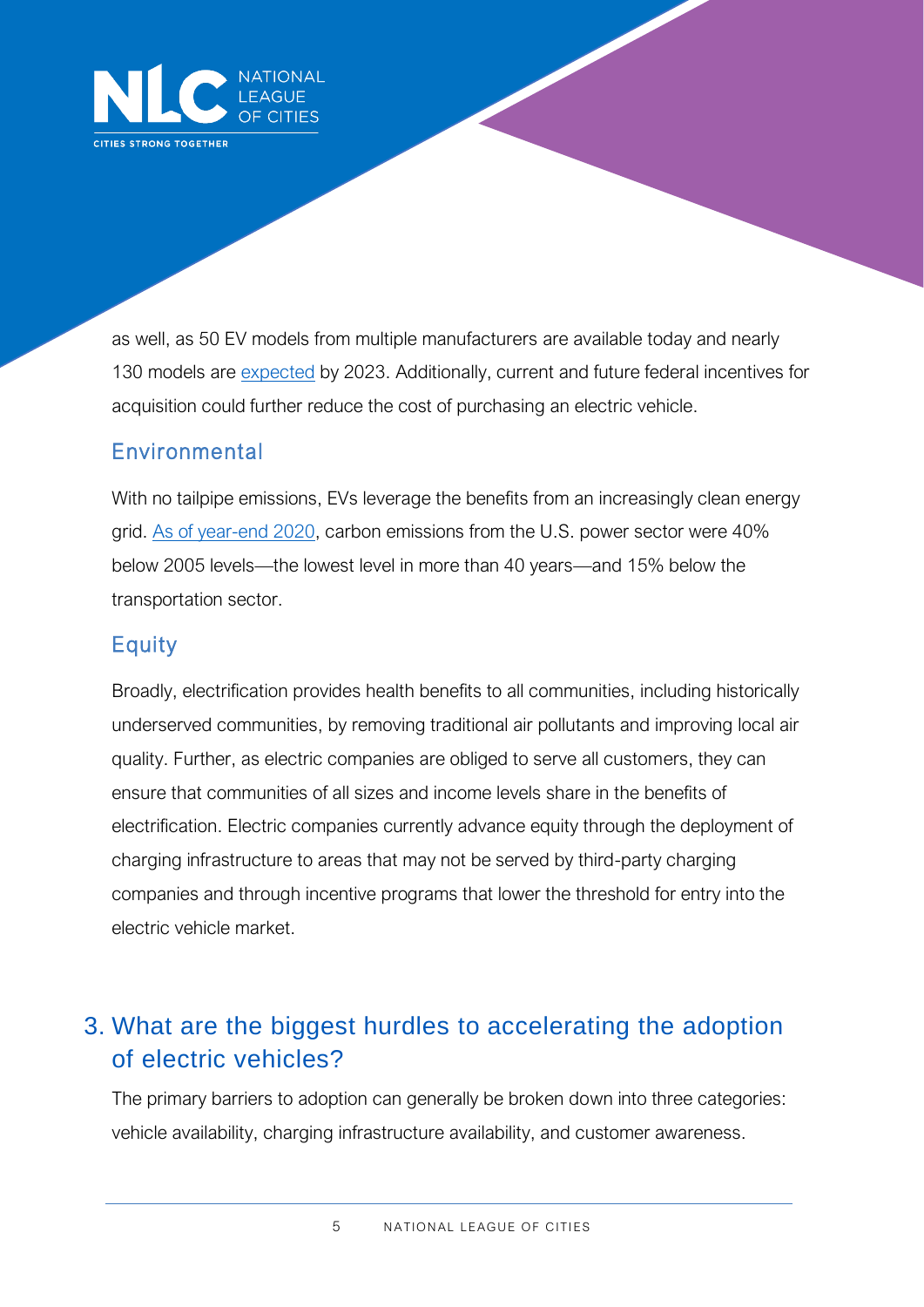

## Vehicle availability and supply chain constraints

Most major automakers already sell EVs, and the market is poised to grow dramatically over the next decade. A [report](https://www.edisonfoundation.net/-/media/Files/IEI/publications/IEI_EEI-EV-Forecast-Report_Nov2018.ashx) from the Edison Electric Institute and the Institute for Electric Innovation predicts that, by 2030, U.S. EV sales will exceed 3.5 million per year and that 18.7 million passenger EVs will be on U.S. roads.

#### Charging infrastructure availability

EV drivers need a robust, publicly accessible charging network so they can charge and drive an EV in the same way as a conventional vehicle. Electric companies are investing nearly \$3 billion in customer programs and projects to deploy charging infrastructure and to accelerate electric transportation. Increasing investment from all stakeholders including electric companies, automakers, charging network providers, and others—will help drive transportation electrification.

Today, public charging infrastructure is needed at destinations to allow charging while parked and along travel corridors to allow long-distance travel. [Listen to a great success](https://www.buzzsprout.com/1030480/5811628-episode-16-rocky-mountain-power-s-james-campbell)  [story](https://www.buzzsprout.com/1030480/5811628-episode-16-rocky-mountain-power-s-james-campbell) out of Utah about how government and private partners advance electrification agendas.

#### Customer and Seller awareness

Educating future EV owners/drivers and fleet managers on the net-positive lifetime value of purchasing an electric vehicle, compared to its combustion counterparts, will help drive demand. Additionally, ensuring vehicle dealers and salespeople are informed about elective vehicle technology and benefits so they can answer questions from potential new EV customers.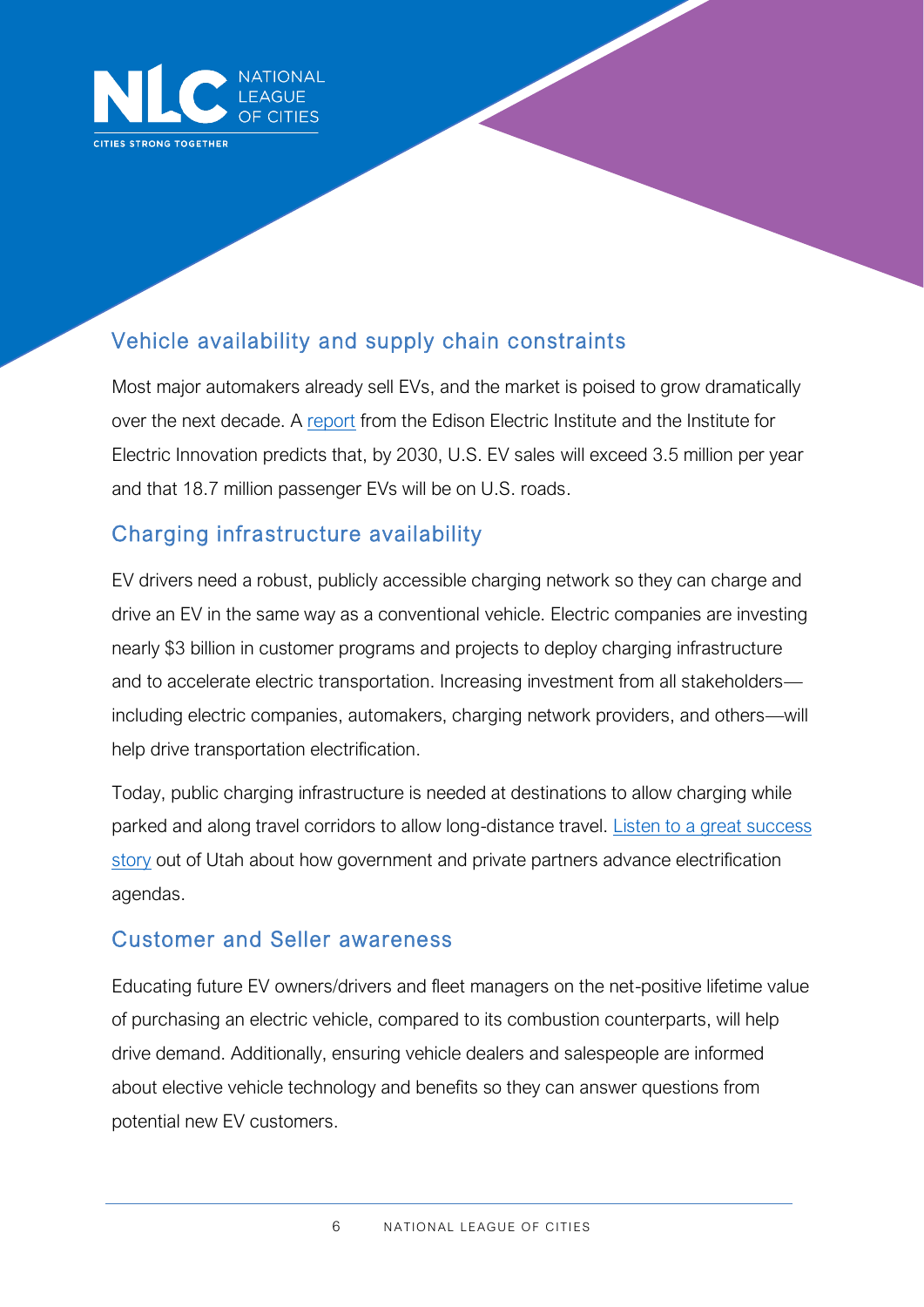

## 4. What can cities do to advance electric transportation?

If they haven't already, cities should begin examining how electrification benefits their community, not only improving the quality of life, but also creating a more economically competitive business area. With President Biden's recent executive order to electrify the federal fleet, and as major corporations like FedEx and Amazon make similar announcements, cities should prepare now for increased transportation electrification.

This includes examining helpful policies to promote electric vehicle adoption, the *funding* [mechanisms,](https://www.electrificationcoalition.org/resource/ev-funding-and-financing-guide/) industry and labor partnerships, and community buy-in to advance electric transportation.

#### Policies to promote adoption

For example, adding an electric vehicle ready ordinance to your codes is a great way to ensure newly constructed homes and/or building will be ready for future EV charging infrastructure. EV-ready requirements can be a cost-effective way to prepare a building for the addition of EV charging equipment at a later date.

- [AchiEVe: Model Policies to Accelerate Electric Vehicle Adoption](https://www.electrificationcoalition.org/resource/achieve/)
- [Summary of Best Practices in Electric Vehicle Ordinances](https://www.betterenergy.org/wp-content/uploads/2019/06/GPI_EV_Ordinance_Summary_web.pdf)
- Electrifying Transportation in Municipalities: A Policy Toolkit for Electric Vehicle [Deployment and Adoption at the](https://www.electrificationcoalition.org/wp-content/uploads/2021/08/Electrifying-Transportation-in-Municipalities.pdf) Local Level
- [Procure electric vehicles for your municipal fleet](https://driveevfleets.org/)

#### Funding Mechanisms

- Public bonds for community resiliency investments and transportation investments
- Federal dollars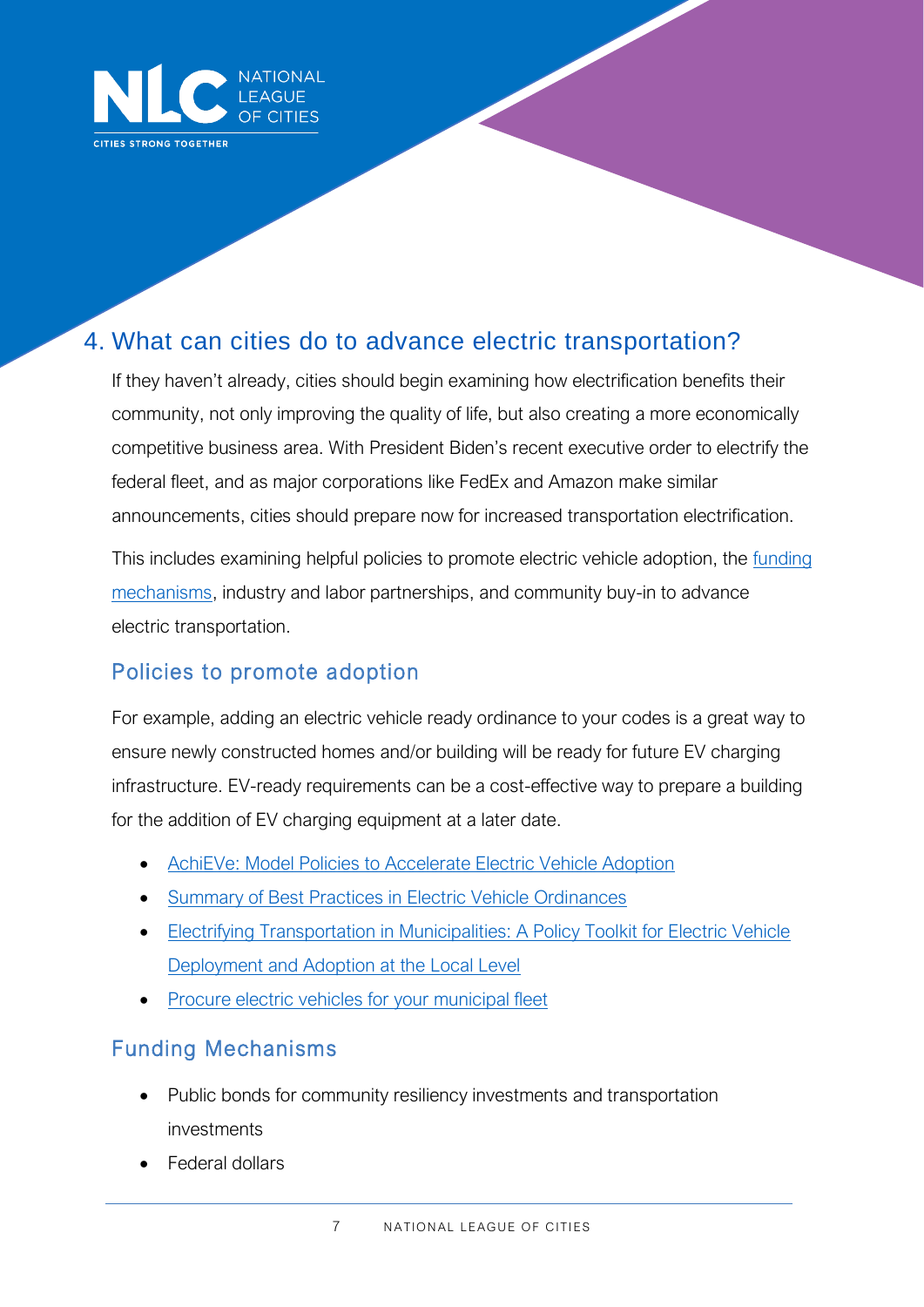

- State dollars
- Private foundation dollars
- Private investment

#### Industry Partnerships

One way to accelerate electric transportation options is to coordinate and partner with your local electric company on pilot or full-scale programs to expand EV charging infrastructure in your area. Leverage already existing partnerships to expedite the electrification process in your locality. For example, Baltimore Gas & Electric has a program in Maryland that installs public charging infrastructure at municipal or government-owned facilities, such as this [project](https://www.bge.com/News/Pages/Press%20Releases/First-BGE-Electric-Vehicle-Charger-Now-Powered-Up.aspx) at a recreation center in Annapolis. Southern California Edison also supports public charging infrastructure through its Charge Ready program, such as this [project](https://energized.edison.com/stories/sce-helps-pomona-fairplex-install-200-ev-chargers) at the Los Angeles County Fair in Pomona.

When considering larger projects, like light rail or fleet electrification, it is also worthwhile to search for other industry and labor partners that may be affected by such a transition. Local labor leaders can go a long way in advancing projects that bring good jobs to local communities.

#### Community Buy-in

Community buy-in is an important element for your electric transportation project to be successful. Educate the community in the plethora of benefits that exist:

- Air quality improvements
- Economic competitiveness
- Interconnectedness with regional commercial and business hubs
- Job creation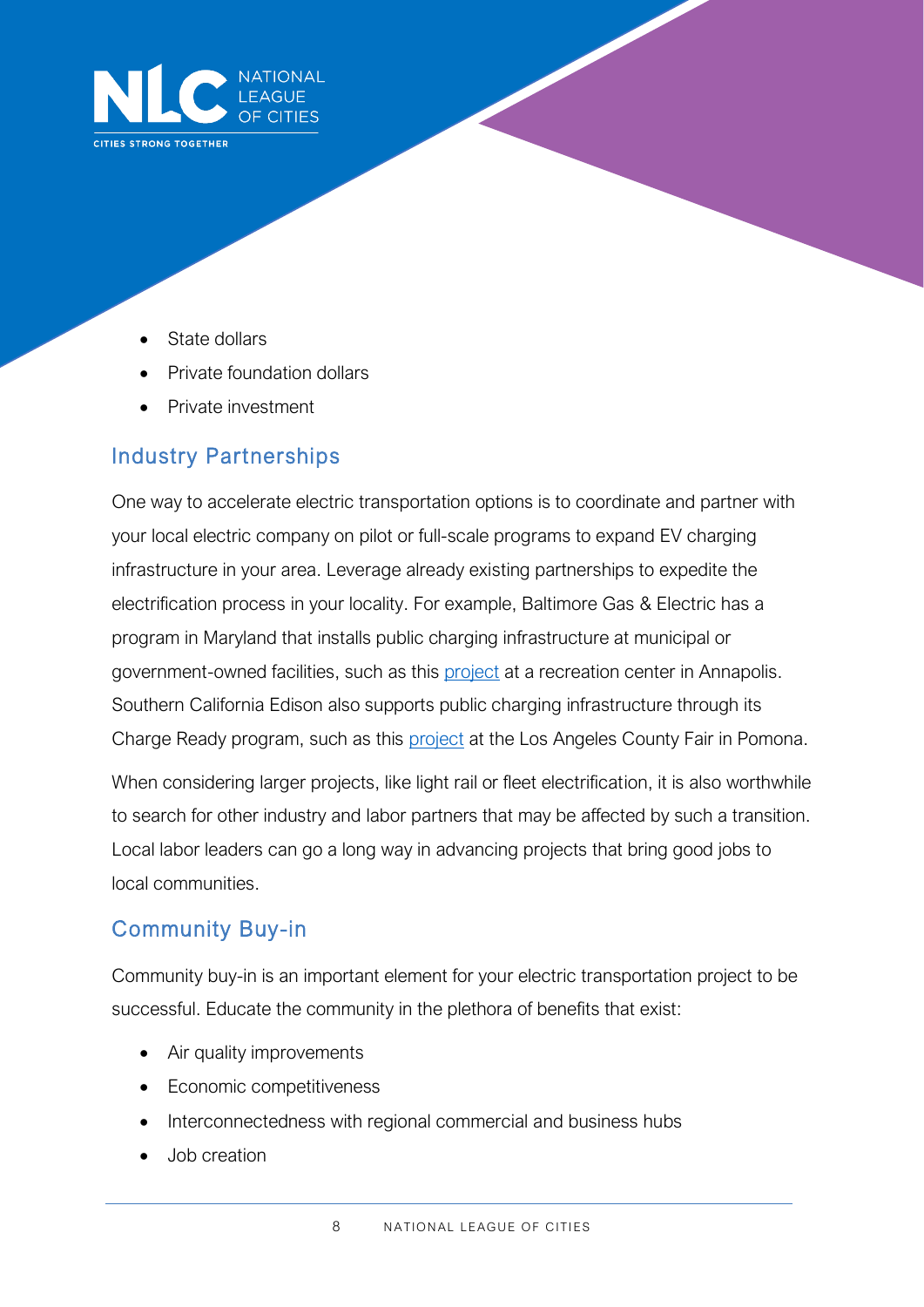

• Creation of new business opportunities and partnerships

Cities can also establish, and advocate for updating, [building codes](https://www.swenergy.org/transportation/electric-vehicles/building-codes) that allow for the easy and safe installation of charging infrastructure. These include codes requiring newly constructed buildings to pre-wire a certain amount of parking spaces for charging infrastructure. Making parking spaces "EV Ready" during construction is typically much cheaper than retrofits. Other options include requiring EV charging stations to be installed so that occupants can charge on Day 1 of the building being open.

Lastly, cities, towns, and villages, should work to expand charging infrastructure at public locations, such as libraries, recreation centers, schools, and city hall.

# 5. What partners may exist to help expand access to EVs in my community?

- Your local electric company
- The federal government through the [DOE Clean Cities Coalition Network](https://cleancities.energy.gov/)
- The National League of Cities
- State Programs
- Nonprofit Grant Programs Bloomberg

## 6. What resources exist to help disadvantages communities access the benefits of electric transportation?

[Public and private investment](https://www.atlasevhub.com/data_story/utilities-investing-766-million-in-underserved-communities/) should work to apply a lens of equity to investments in electric transportation buildout. Some examples of where that is happening include: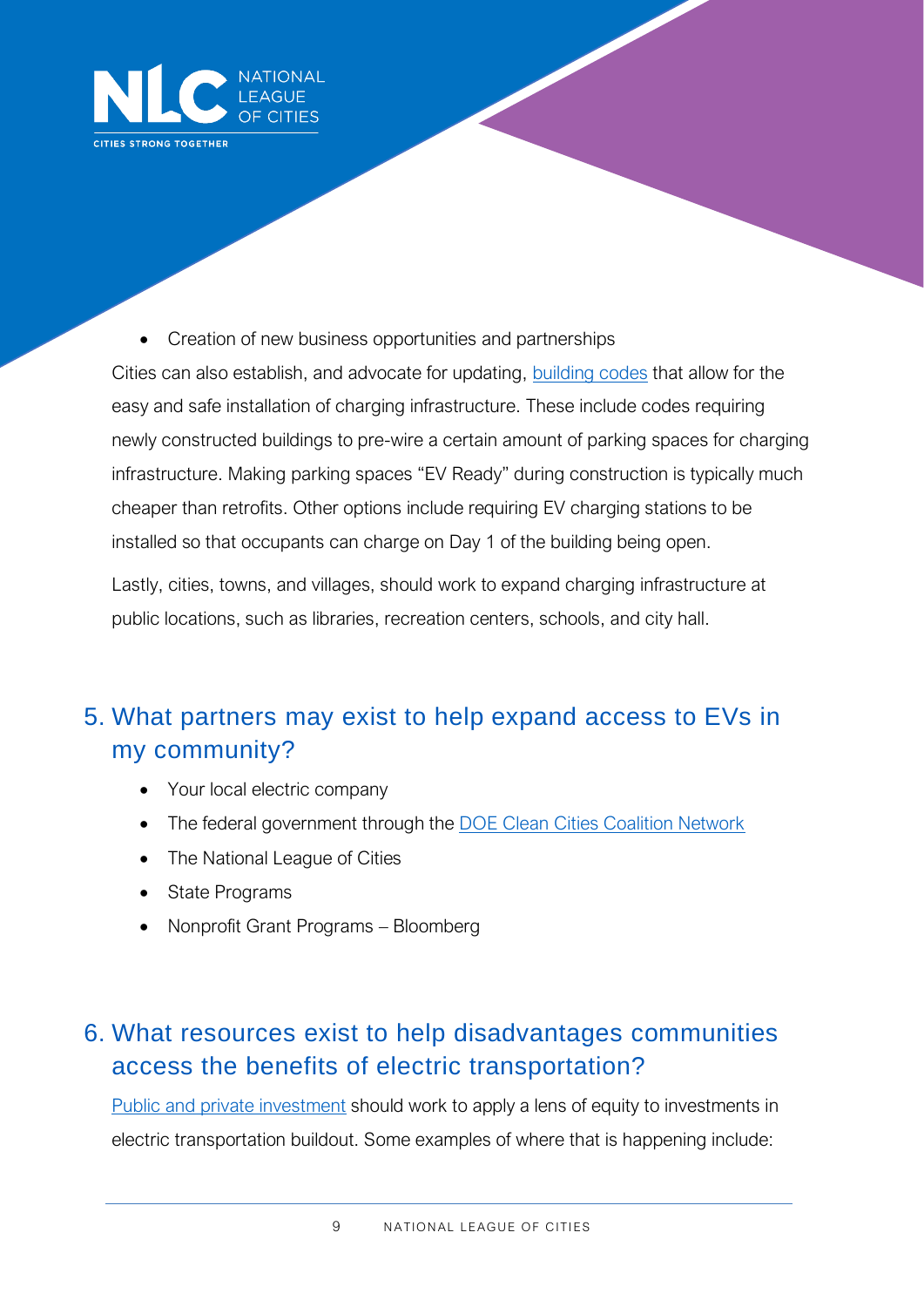

- In some jurisdictions, electric companies are required to devote a percentage of their investment in charging infrastructure programs in qualifying and disadvantaged communities. Companies, including [Portland General Electric,](https://portlandgeneral.com/news/2021-02-01-portland-general-electric-to-provide-rebates-to-customers-who) [Southern California Edison,](https://cars.sce.com/incentives/) and [Xcel Energy,](https://www.wpr.org/state-regulators-approve-electric-vehicle-programs-2-wisconsins-largest-electric-utilities) offer rebates and incentives to qualifying communities to help install charging infrastructure in underserved areas.
- [Disadvantaged communities and communities of color](https://projects.iq.harvard.edu/covid-pm) have higher levels of respiratory disease and early death, leading some [jurisdictions](https://whyy.org/articles/n-j-commits-45m-to-electrify-heavy-duty-vehicles-used-in-cities/) and [companies](https://www.utilitydive.com/news/new-jersey-oks-psegs-166m-ev-infrastructure-program-omits-heavy-duty-ve/594111/) to begin considering how more passenger vehicles and heavy-duty vehicles (e.g., 18-wheelers) can be converted economically to Zero Emission Vehicles, and how their addition will affect load demand and the energy grid.
- Electric company investment in underserved communities has more than [doubled](https://www.atlasevhub.com/materials/electric-utility-filings/) since the end of 2019 and that number is expected to continue rising.

## 7. How are electric companies preparing for an electrified transportation sector?

[The energy grid](https://www.eei.org/issuesandpolicy/electrictransportation/Documents/Electric%20Transportation%20Benefits%20Customers,%20Communities,%20and%20the%20Environment_2021.pdf) is ready for electric transportation. Electric companies are investing more than \$120 billion each year, on average, in smarter, cleaner, and more resilient energy infrastructure to deliver the energy future customers want. These investments are key to enabling innovative customer solutions, including smart, sustainable transportation.

As of 2021, investor-owned electric companies are investing nearly \$3 billion in customer programs and projects to deploy charging infrastructure and to accelerate electric transportation.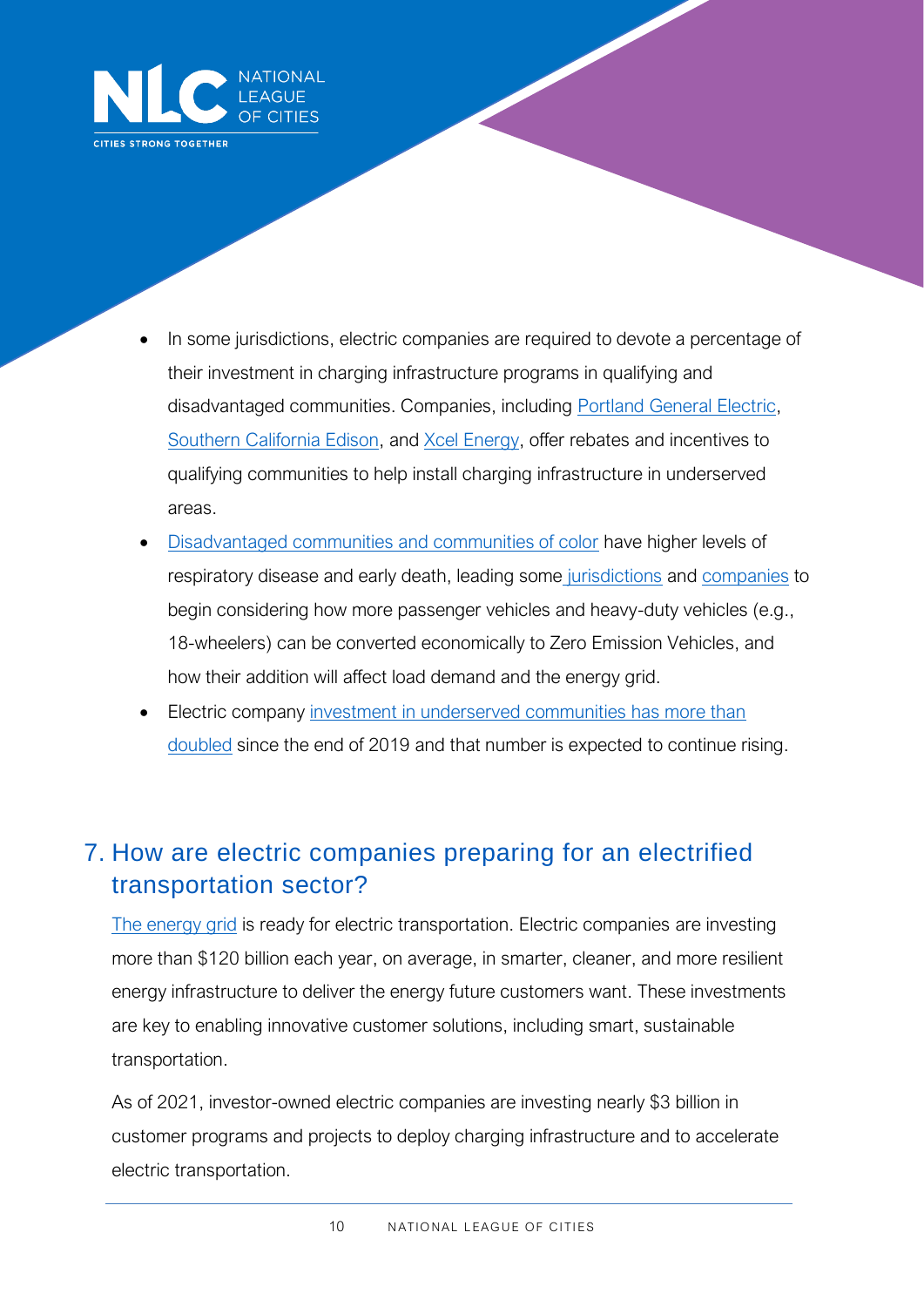

Increasing investment from all stakeholders—including electric companies, municipalities, automakers, charging network providers, and others—will help drive transportation electrification.

## 8. Where can I find information about EV programs in my area?

- Reach out to your local electric company for information about programs and projects in your community.
- Reach out to your **State Municipal League.**
- The U.S. Department of Energy's Alternative Fuels Data Center maintains a [database](https://afdc.energy.gov/laws/) of federal and state programs to support electric transportation.
- Reach out to your Governor's offices to see who leads the electrification efforts in your state. This can usually be found in the Department of Economic Development, Department of Environmental Quality, or the Department of Energy and Efficiency.

#### 9. Are there examples of EV projects that I can review?

We encourage you to see the wide array of electrification programs offered by the nation's investor-owned electric companies. An interactive map can be found [here.](https://www.eei.org/issuesandpolicy/electrictransportation/Pages/default.aspx)

### 10. What's next for EVs?

By 2030, it is estimated that U.S. EV sales will exceed 3.5 million per year and 18.7 million passenger EVs will be on U.S. roads, requiring about 9.6 million charging